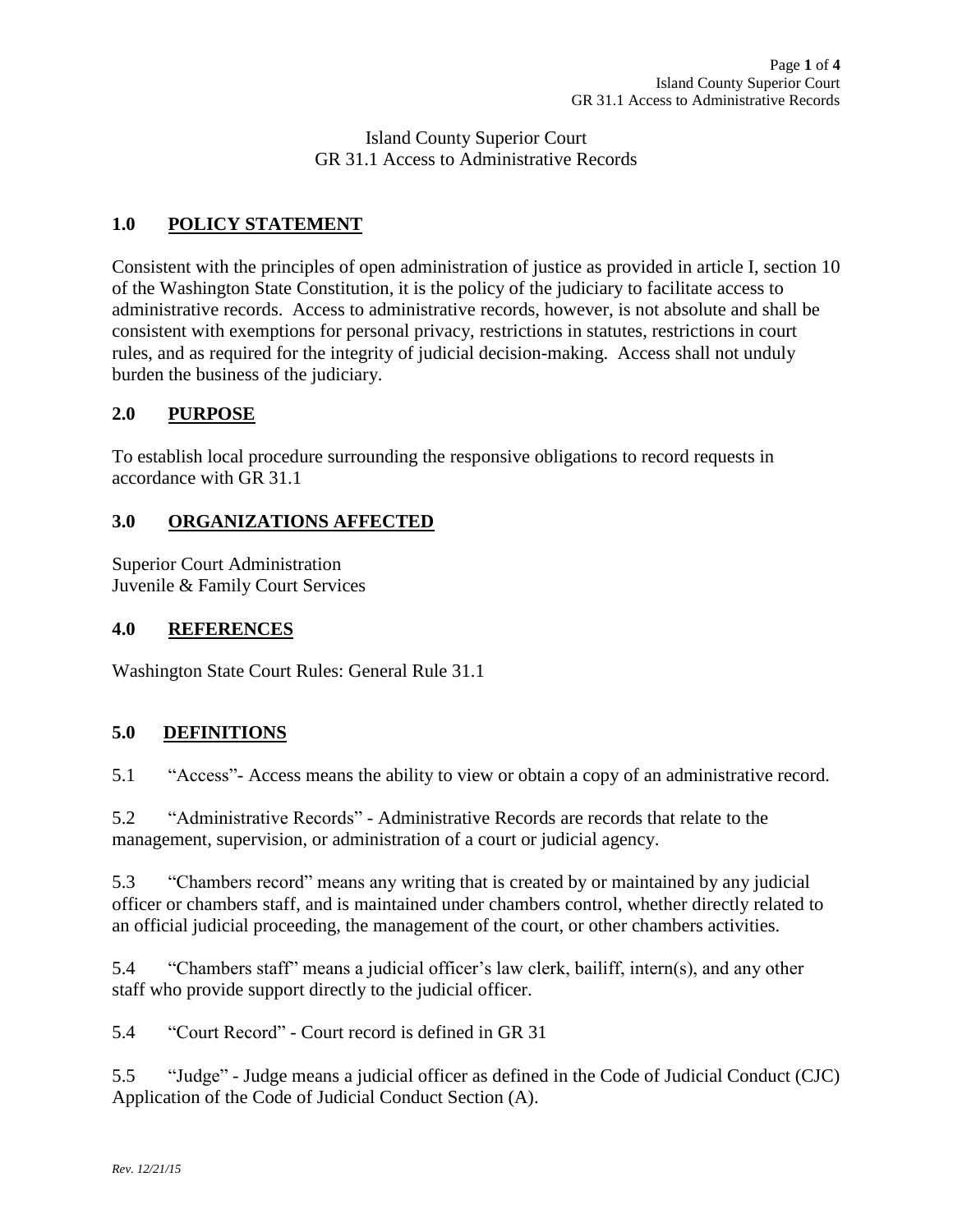5.6 "Public" - The public includes an individual, partnership, joint venture, public or private corporation, association, federal, state, or local government entity or agency, however constituted, or any other organization or group of persons, however organized.

5.6 "Public Record" - Public record includes any writing , except chambers records and court records, containing information relating to the conduct of government or the performance of any governmental or proprietary function prepared, owned, used, or retained by any court or judicial agency regardless of physical form or characteristics. "Public record" also includes metadata for electronic administrative records.

5.7 "Writing" - Writing means handwriting, typewriting, printing, photostating, photographing, and every other means of recording any form of communication or representation including, but not limited to, letters, words, pictures, sounds, or symbols, or combination thereof, and all papers, maps, magnetic or paper tapes, photographic films and prints, motion picture, film and video recording, magnetic or punched cards, discs, drums, diskettes, sound recordings, and other documents including existing data compilation from which information may be obtained or translated.

## **6.0 EXEMPTIONS**

6.1 The following exemptions are specifically set forth under GR 31.1 and will not be made available for response in relation to a record request:

- (a) judicial ethics opinion
- (b) minutes of meetings held exclusively among judges, along with any staff
- (c) Preliminary drafts, notes, recommendations, and intra-agency memorandums in which opinions are expressed or policies formulated or recommended.
- (d) Evaluations and recommendations concerning candidates seeking appointment or employment within a court or judicial agency.
- (e) Personal identifying information, including individuals' home contact information, Social Security numbers, driver's license numbers, and identification/security photographs.
- (f) Records related to an attorney's request for a trial or appellate court defense expert, investigator, or other services, any report or findings submitted to the attorney or court or judicial agency by the expert, investigator, or other service provider and the invoicing of the expert, investigator other service provider during the pendency of the case in any court.
- (g) Any records, including the complaint and the identity of the complainant, associated with a court or judicial branch agency's internal investigation of a complaint against the court or judicial branch agency or its contracts during the course of the investigation. The outcome of the court or judicial agency's investigation is not exempt.
- (h) Family court mediation files.
- (i) Juvenile court probation social files.
- (j) Those portion of records containing specific and unique vulnerability assessments or specific and unique emergency and escape response plans, the disclosure of which would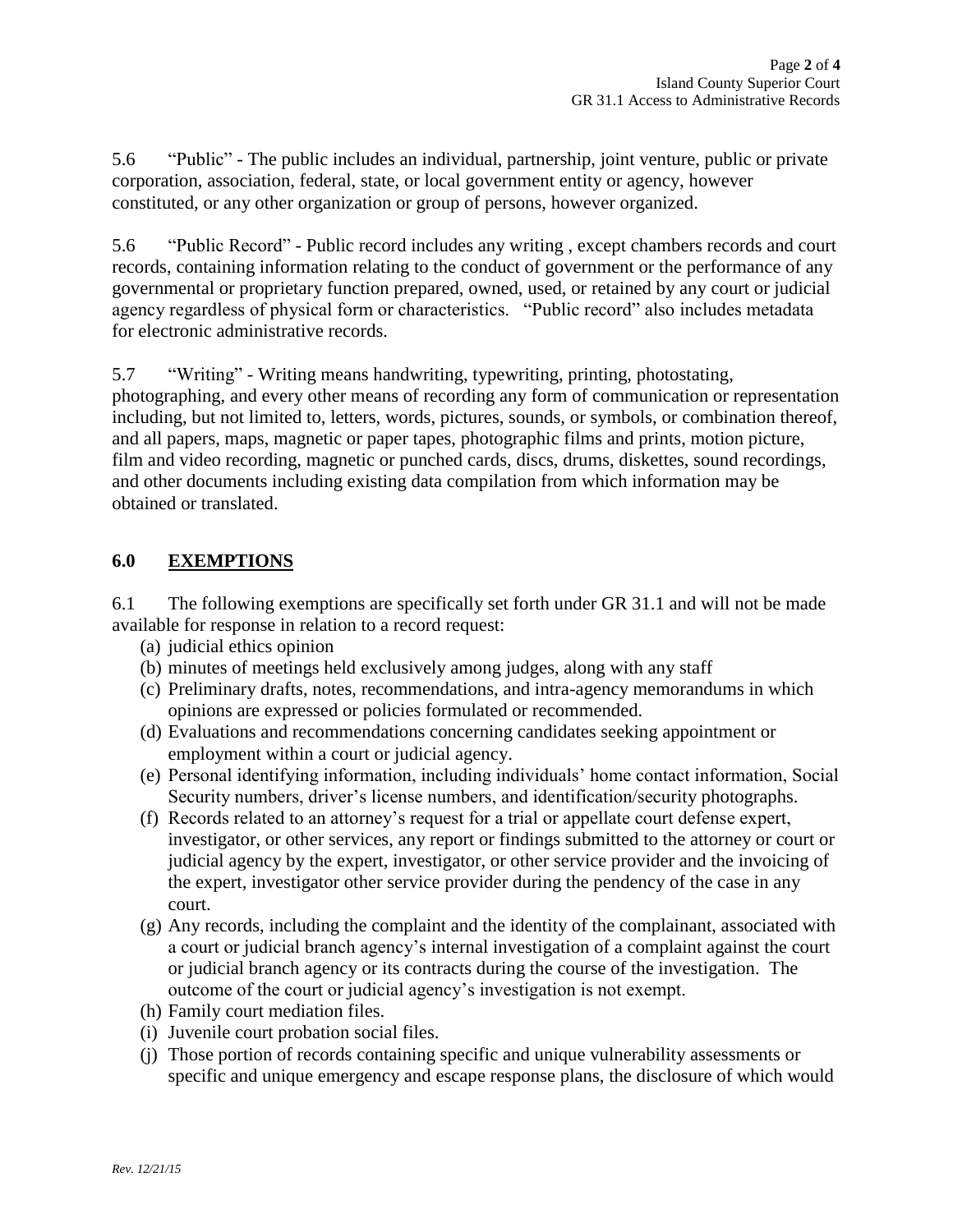have a substantial likelihood of threatening the security of a judicial facility or any individual's safety.

(k) To prevent a significant risk to individual privacy or safety interests, identifying details should be redacted.

## **7.0 CHAMBERS RECORDS**

7.1 GR 31.1 states that "chambers records" are not administrative records and are not subject to disclosure.

7.2 Court records and administrative records do not become chambers records merely because they are in the possession or custody of a judicial officer or chambers staff.

### **8.0 PROCEDURE**

8.1 Public records requests received by Juvenile & Family Court Services or Superior Court Administration will be date-stamped and immediately forwarded to the designated public records officer (PRO) for each department. Public records requests will be received only by hand delivery, mail or fax.

8.2 Public record requests will be screened by the PRO to determine appropriateness and the responsive demand burdened by the department. Public records requests must contain the requester's name, address and phone number.

8.3 All communication shall be documented and recorded by written response to the requester.

8.4 If the record request is vague, unclear, or ambiguous, the PRO will communicate with the requesting party to clarify the request and determine if an alternative request is most appropriate.

8.5 The PRO will respond in writing within 5 business days from the date of request. The response will include whether or not the request is appropriate, and a timeframe for response.

8.6 The PRO will disseminate the requested record within the identified timeframe. If the PRO is unable to meet the timeline or needs additional time to respond, the PRO will comply to the extent possible, and provide a supplemental timeframe for completion of the request.

8.7 If the PRO is unable to completely satisfy the request, the PRO will provide a response in writing that justifies the incomplete response. The justification must contain the applicable exemption and brief explanation of how the exemption applies to the withheld record.

8.8 All communications related to a request shall be logged and maintained by the PRO.

# **9.0 LIMITATIONS TO REQUESTS**